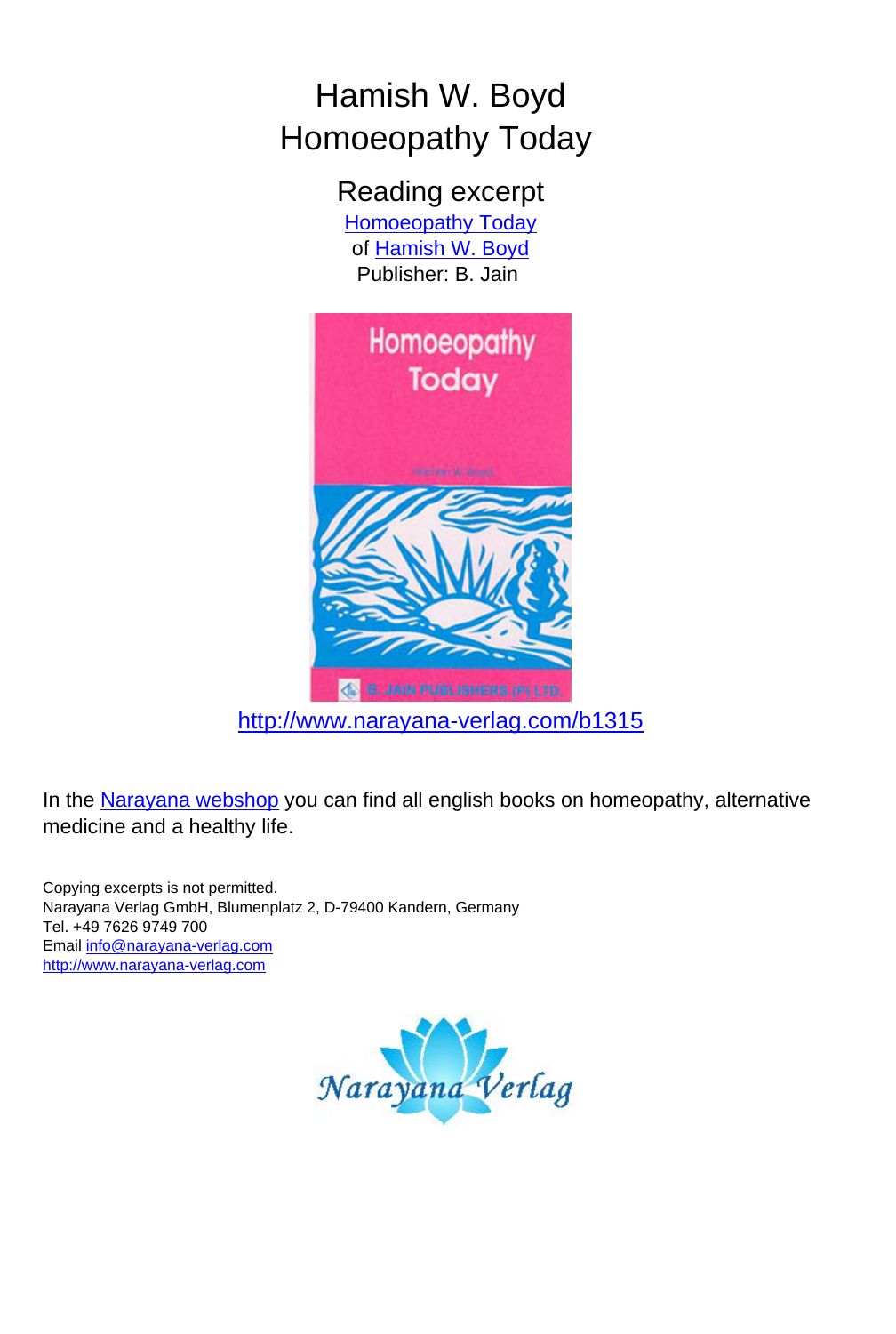## HOMOEOPATHY TODAY

**'** 

By Hamish W. Boyd, M.D., F.R.F.P.S., D.C.H., RE Horn.

> *Assistant Physician, Glasgow Homoeopathic Hospital.*

The word 'homoeopathy', has for many<br>years been associated in the minds of<br>medical men with 'quackery' or impossibly small he word 'homoeopathy', has for many years been associated in the minds of doses of drugs. The purpose of this article is to explain what homoeopathy is, to dispel some wrong conceptions and to point out the value of this form of treatment in present-day orthodox medical practice, particularly general practice.

Homoeopathy is now a recognized speciality within the National Health Service, and its hospitals and dispensaries are run by the Service, and are staffed by physicians who prescribe homoeopathic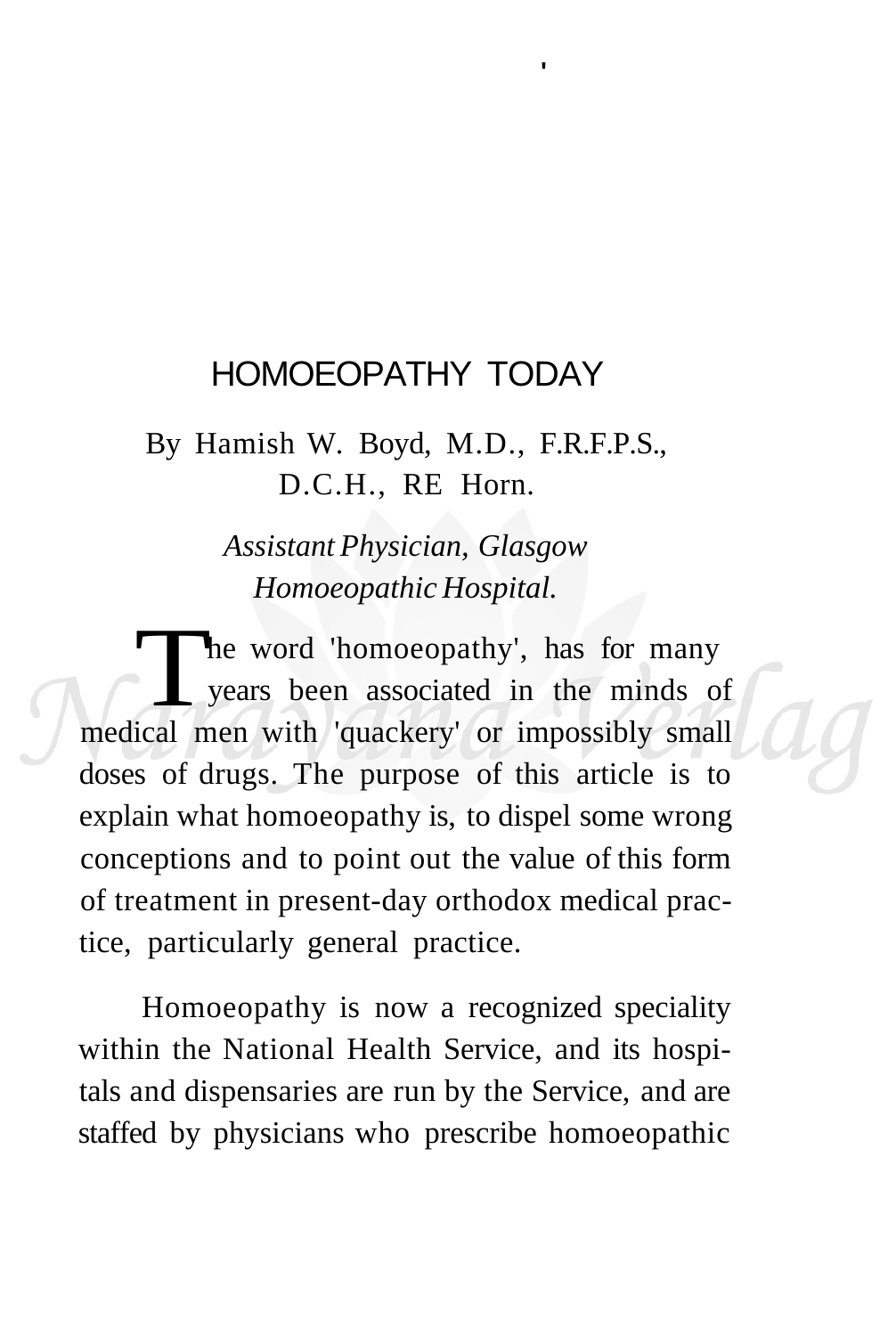treatment in addition to the best of orthodox treatment. With the tremendous advances in therapeutics in the past 50 years, many will consider that homoeopathy is out of date, but those who practice it find that it has its uses in many spheres, including the treatment of many chronic ailments, such as rheumatism, migraine, asthma, skin diseases, chronic bronchitis, neurological disorders, to mention a few. These are conditions which still present difficulties in modern therapy. It has a place to play in preventive medicine, and will help many a general practitioner to cure an illness in its very first phase, before gross pathological change has taken place. It can help to deal with the catarrhal child, or the child with fears or nightmares, with the harassed overwrought housewife, with the elderly, with all the patients seen in general practice who have no 'disease', but are merely 'not will'.

## THE HOMOEOPATHIC APPROACH

In order to practice homoeopathy success-<br>fully it is necessary to develop a different<br>approach to one's patient. Whilst diagnosis is still n order to practice homoeopathy successfully it is necessary to develop a different